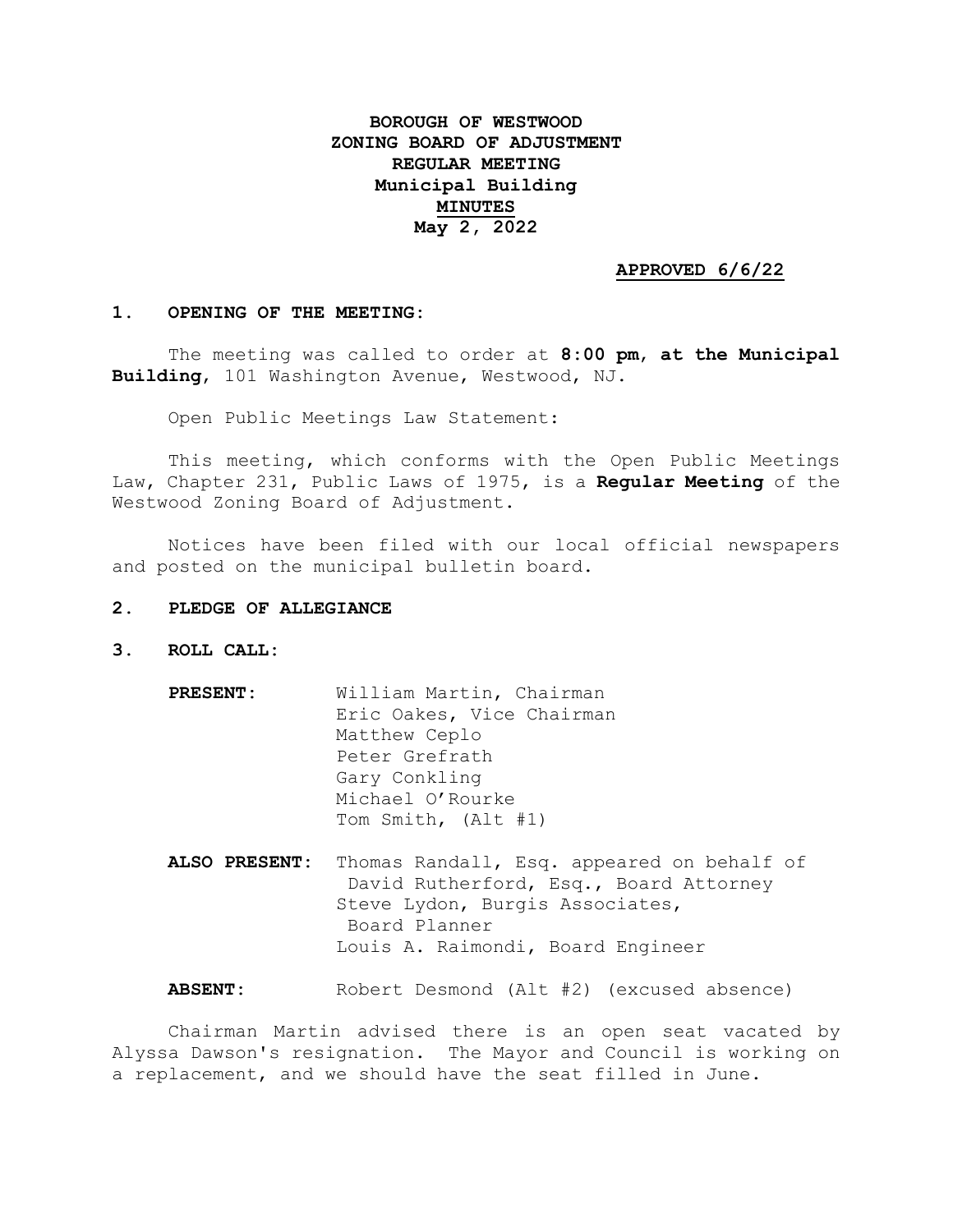**4. MINUTES: April 4, 2022** - A motion for approval of the Minutes was made by, Eric Oakes, seconded by Gary Conkling and carried unanimously on roll call vote. **April 18, 2022** - A motion for approval of the Minutes was made by Matthew Ceplo, seconded by Peter Grefrath, and carried unanimously on roll call vote.

**5. CORRESPONDENCE:** None

**6. VOUCHERS:** None

**7. RESOLUTIONS:** All carried to 6/6/22:

**1. Whispering Woods Hearing on the court case of Westwood Investments LLC vs. Borough of Westwood Board of Adjustment;** 

**2. Kathy Drake- 177 Woodland Avenue - Request for an extension of time for approvals;**

**3. KLR 565 LLC, 561-565-Broadway – Seven (7) unit apartment complex, D & C variances, lot consolidation and site plan;**

### **8. PENDING NEW BUSINESS:**

**1. Bauer, 22 Cypress- Driveway wider than the garage without approvals -** Carried to 6/6/22 if made complete;

**2. Cooper, 34 Clairmont- Bulk variances for side yard and combined side yard setback -** Carried to 6/6/22 if made complete;

**9. VARIANCES, SUBDIVISIONS AND/OR SITE PLANS, APPEALS, INTERPRETATIONS:**

SWEARING IN OF BOARD PROFESSIONALS FOR PUBLIC HEARINGS **The Board Professionals were sworn in.**

**1. Walsh, 196 Sand Road - Bulk variances for a deck which was constructed without permits. The dwelling already had a nonconforming rear yard setback of 20' - (Gregg Paster, Esq.) Not** heard; need architectural plans signed and sealed - Carried to 6/6/22;

**2. Cruz, 73 Harding - Bulk Variances for a one-story rear addition and driveway expansion (driveway, covered porch and pergola on right side was completed without a permit); Property is in the AE flood zone –** Tom Garlick, Esq. represented the applicant. The matter was carried from January, 2022. There is an addition to the rear of the property providing a first-floor family room, and they are proposing to widen the driveway. There was request to show what the property looked like before the additions were made and after the addition.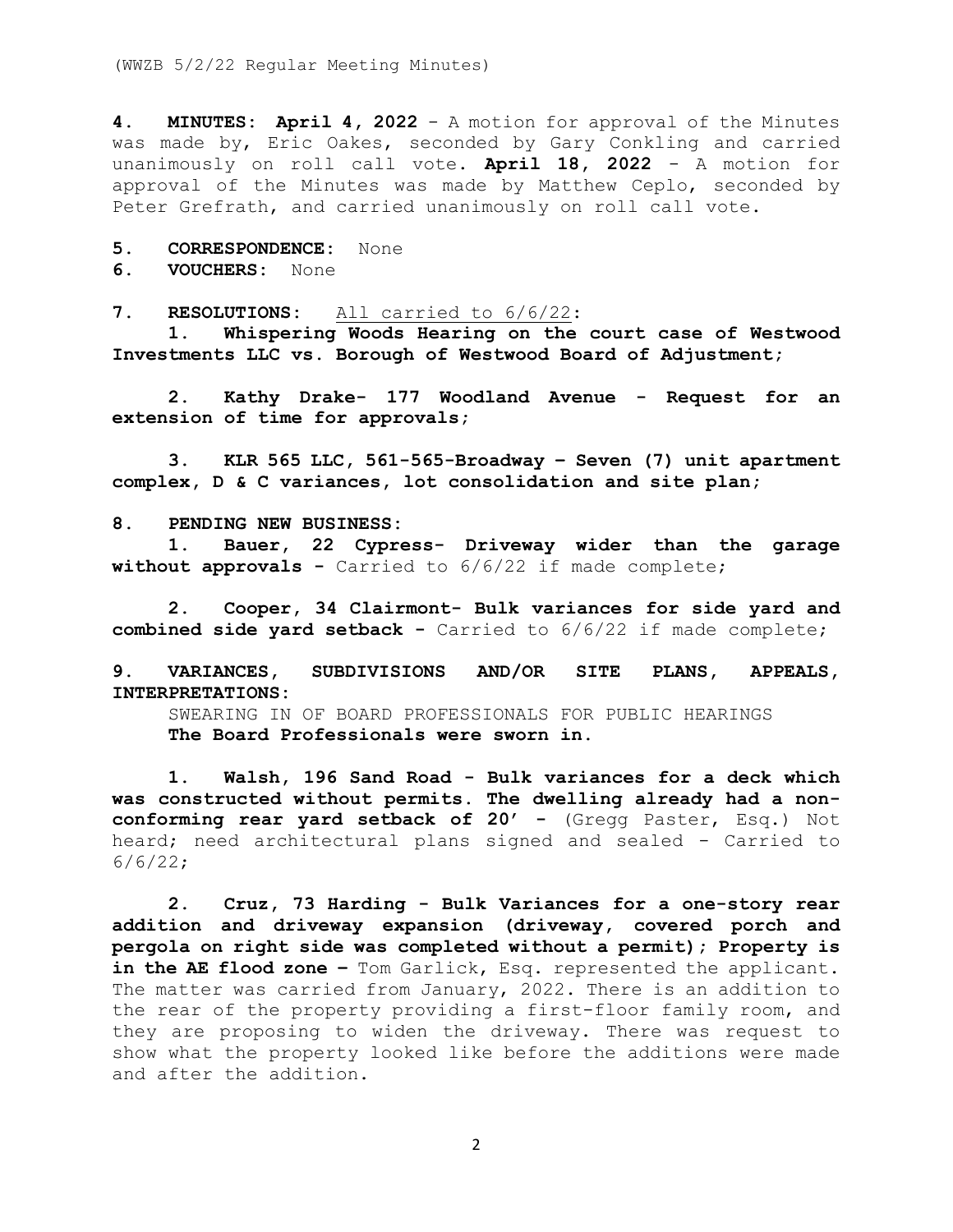Thomas Donohue, Licensed NJ PE, continued under oath and reviewed his Site Plan last revised 4/11/22, marked A3. Applicant is proposing to remove existing wood deck and stairs and paver walkway adjacent to the steps and construct an addition 302.5', a brick oven, expand the paver area adjacent to the brick oven and expand the driveway paver are in the front of the house 26' wide where 12' is required. They are seeking variances that included a side yard setback of 4.9' vs. 10' required, combined side yard of 18.5' where 17/5' is required', building coverage expanding to 24.7% where 22% is required, impervious coverage increasing to 43.3% where 40% is permitted, side yard setback request for oven 1.3' from the property line where 5' is required, and distance from oven to building 8.8' where 10' is required. Also, driveway width of 26' where 11.5' exists. If there was another 25' for the lot the side yard variances would not be required. An additional variance for the accessory structure is required. These would not cause any hardship or negative impacts on the neighboring properties.

Questions and/or comments by the Board followed. Mr. Raimondi commented on moving the fence and suggested a condition of approval. Applicant was not sure he was the owner. Chairman Martin commented they would leave the building code issues to Armand Marini, Construction Code Official. Mr. Lydon commented on the brick oven. Mr. Donohue stated the brick oven is there and was constructed without permits, so they are seeking approval for it. Mr. Lydon commented a variance should be requested from the front porch overhang. Mr. Garlick stated their planner would testify, and they would request any additional variances. The variances were discussed. Mr. Lydon questioned how a structure 1.3' from the property line would not be a detriment as he testified. The Chairman noted the Planner would have to address this. There was concern about the structure being so close to the house and the property line. Chairman Martin commented on reducing the size of the covered porch, and questioned how it would affect the variance request. The addition floor level has to be 1' higher than the base flood line. Reducing the building coverage in a flood zone is a positive thing to do. He would ask that the applicant remove the overhang completely and reduce the variance. The oven is closer to the neighboring dwelling than the applicant's house. It also represents additional variance and he request applicant remove that from their application. What does that do to the building coverage he asked. Mr. Donohue calculated and stated there are pavers under the overhang. The oven doesn't count for building coverage, just impervious coverage. The Chairman would want to see them remove the brick oven. It would eliminate the side yard variance request. Mr. Donohue stated if they reduce the overhang

3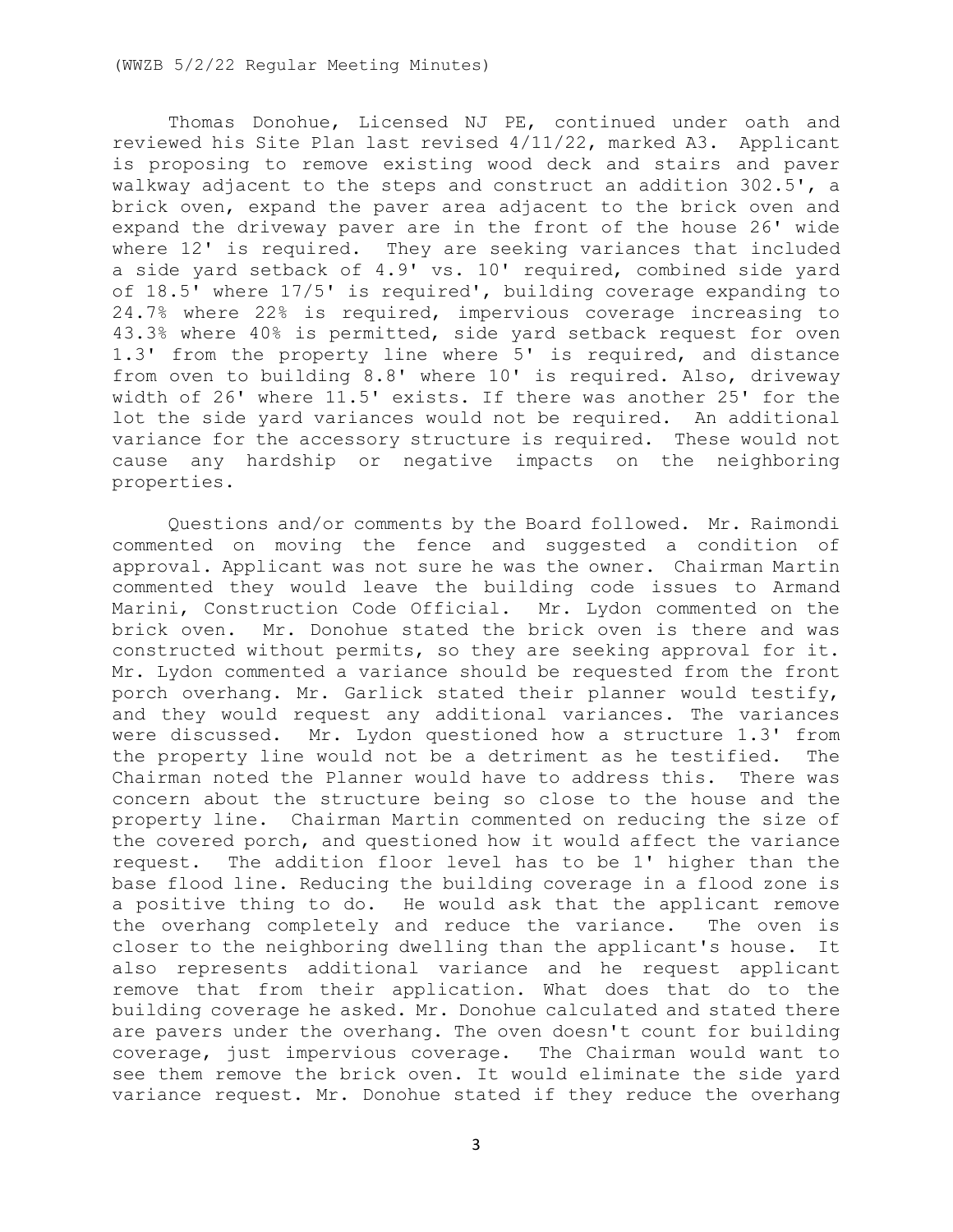to 10 x 7.8' would reduce building coverage and be only slightly over. Mr. Conkling and Mr. Lydon suggested removing some pavers.

Tom McDonough Licensed Planner was sworn in, and accepted. There is an element of hardship. The lot size is undersized, and the lot width is undersized, constitute a hardship. Applicants are seeking to work with the Board and neighborhood to improve their property. Any investment in the property adds quality to the neighborhood and town. The property is at the end of the street, right against the vegetative stream channel and open land, with green areas that are protected by the stream, which has an influence over this property. Applicant is looking to enhance its living space. Photos were submitted. They are not looking for intensification of the property. The neighbors have additions and accessory structures. The applicant is willing to remove the oven and the relief sought for this. The applicant requests to keep a portion of the canopy, since removing it would take off some of the siding. The purpose is also to keep the firewood covered and they request they can keep two to three feet vs. six as presented. Mr. McDonough spoke about the driveway widening. He reviewed the variances for impervious coverage, side yard setback, combined side yard setback, accessory structure. For all of the reasons stated they meet the requirements for the C1 variance. He recited the benefits and counter-balanced with the negative impact. There would be no detriments to the neighborhood and zone plan.

Questions and/or comments by the Board followed. Mr. Lydon was concerned about impervious coverage. Chairman Martin commented and requested the brick oven be relocated well away from the property like and the entire canopy be removed. Mr. Ceplo commented as to a discrepancy in the drawings relating to the steps. Chairman Martin commented the plans must coordinate and requested they conform with the same information.

The matter was opened to the public for questions of the witnesses. Frances Yates asked why the variance was not sought after the construction. The Chairman stated they are here requesting the relief as if they did not do the construction, since they did work without the proper permits. The Board is required to review the application as if the construction was not yet done. Eve Protin asked for clarification on the back deck. There were no further questions from the public. The Board took a recess from 9:20 pm to 9:28 pm.

Mr. Garlick returned and stated the applicant would commit to a reduced overhang of 10' x 7.6'. The plan would be to move the brick oven to a place that is compliant away from the side yard